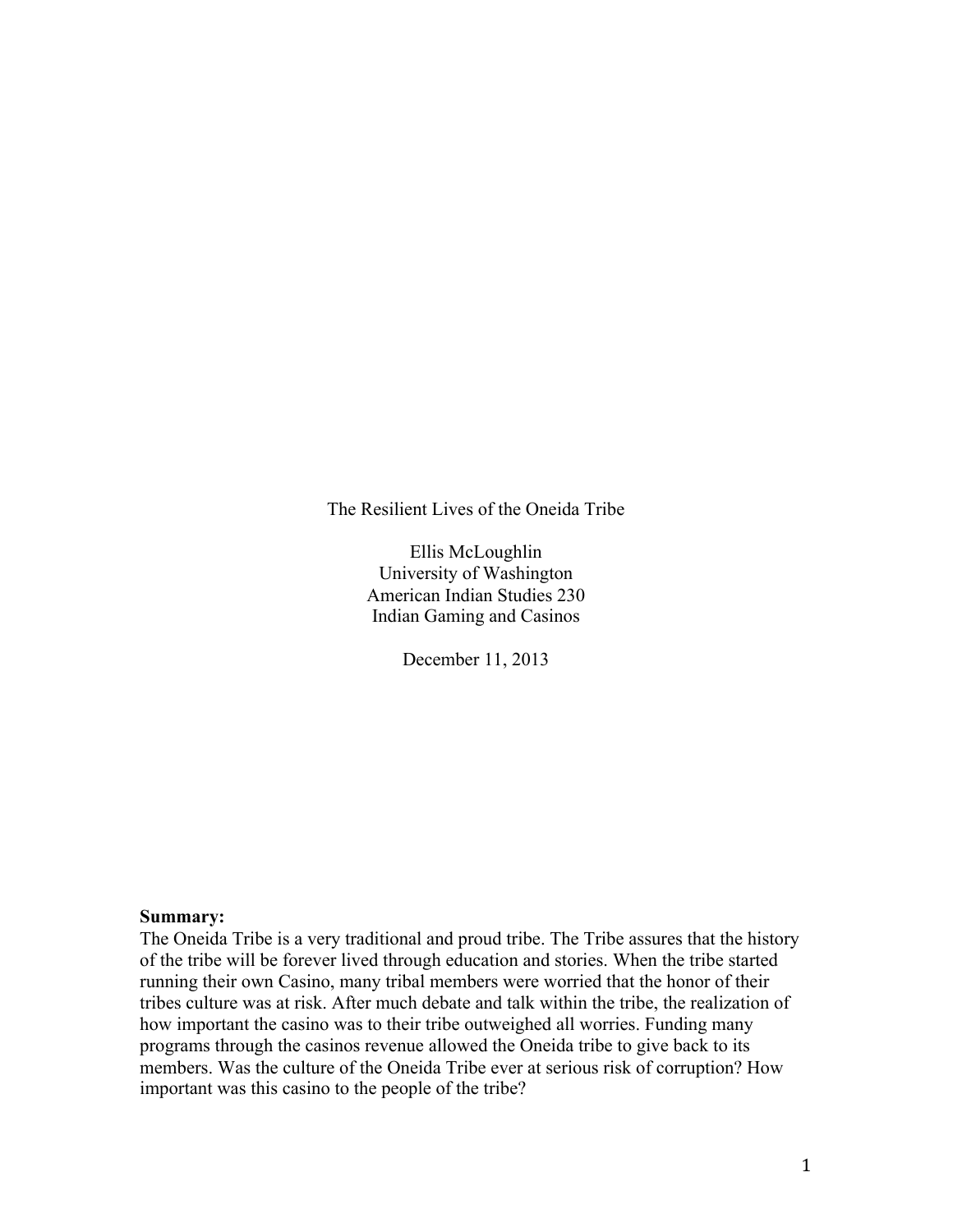### **Backround:**

The Oneida Tribe is a very proud tribe with a rich history, famously recognized as being America's first Indian ally. The Oneida Tribe fought alongside the United States in many key battles during the Revolutionary War, and the relationship between America and the Oneida Indian Nation is very special because the Oneida Tribe is the only Indian Tribe that is recognized by America as helping them jointly win a battle. The Oneida people originally settled in upstate New York, where they once had over six million acres of land. After being forced out of their land by the state of New York, the tribe was forced to relocate, and so they headed west to Wisconsin.

During the tribes first years in Wisconsin, the Oneida people controversially negotiated with two local tribes to attain a large amount of land. The two local tribes felt as though their land was unfairly taken from them, and after much debate and persistence by the two tribes, the Oneida people were eventually forced to settle with a lot less land then they had once acquired. After a long struggle to attain land, the Oneida Tribe finally had a chunk of land in Wisconsin that they could call their own. The tribe had a fresh start in a new place and they now had to start planning for the future and the well being of its people. During the first century or so on their new land, the Oneida Tribe was very poor, with unemployment being a huge setback for the tribe. With no economic direction, the tribal leaders had to take action to try and better the lives of their tribal members. After much thought and debate, the tribe decided to go in a direction where they could both make money, and create employment opportunities for its tribal members, so they smartly turned to Bingo and gambling (Lindsay).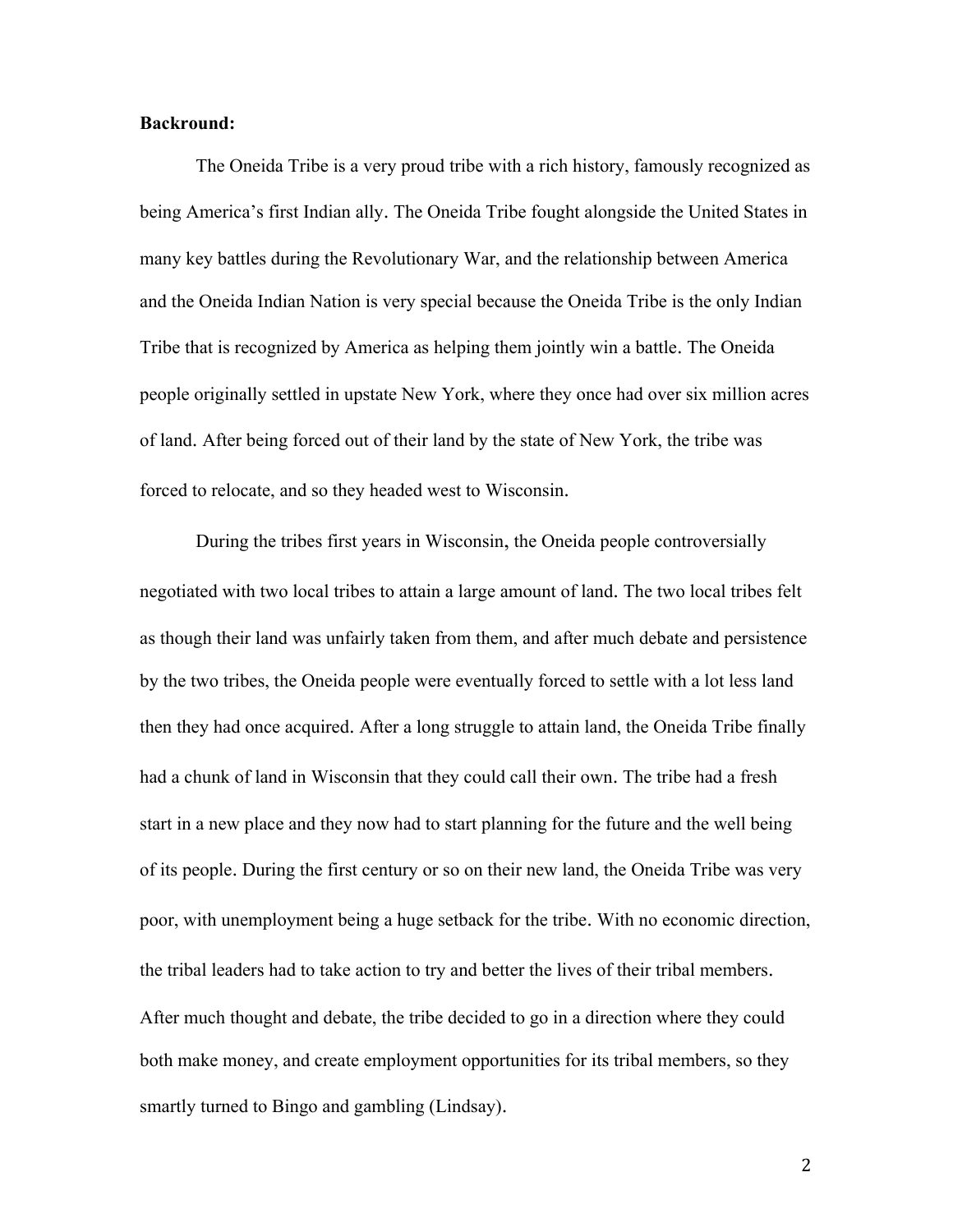After the Indian Gaming Regulatory Act was passed in 1988, the Oneida Tribe was finally able to start their own Bingo and gambling empire, thus creating thousands of jobs and vastly boosting the tribes economy. With casino revenues rolling in, the tribe could now fund tribal programs that helped the well being of its people and have a strong government that they could be proud of. This did not sit well with everyone though, especially the older and traditional tribal members, who resented the idea of gambling. Many debates and arguments ensued between the new and old generations of the tribe; but the pros of having a casino greatly outweighed the cons, leaving the older tribal members without much of an argument. Why was having a casino so important for the Oneida people? Has having a casino ever threatened the culture and traditions of the Oneida people?

## **Findings:**

The Oneida Tribe came to the aid of America during the Revolutionary War and helped them win many key battles, including The Battle of Oriskany and The Battle of Saratoga. America paid their dues to the Oneida people after sacrificing many of their tribal members while helping America in battle. On November 11, 1794, the Treaty of Canandaigua was signed and passed starting a sovereign relationship between the Federal Government of the United States and the Oneida Tribe. This treaty included many great things for the tribe, including five thousand dollars, which compensated the Oneida people for the destruction of many of their important facilities in 1780. The treaty also promised the Oneida people that the American government would rebuild there gristmill, sawmill, and church (Oneida).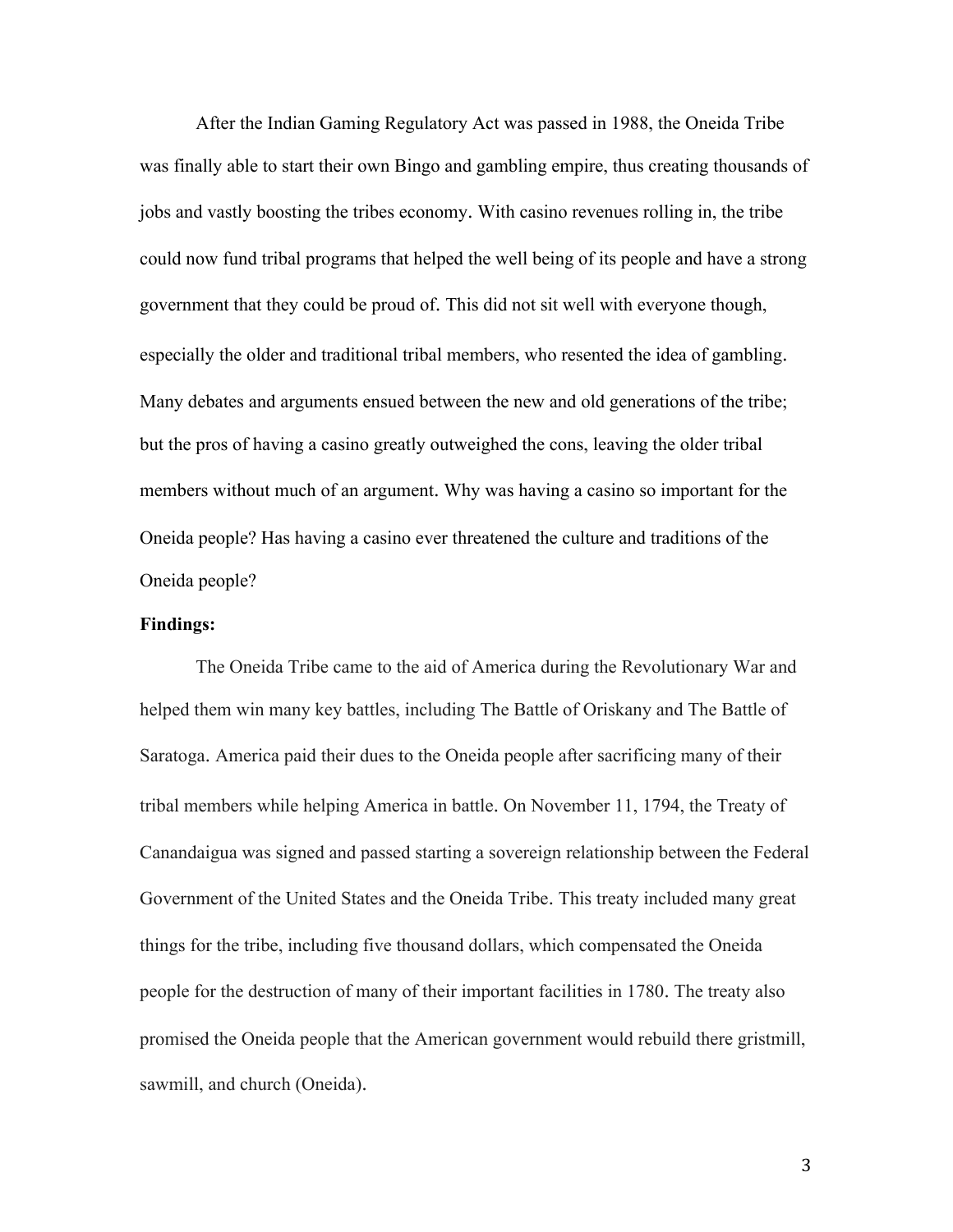The Canandaigua Treaty is very unique because it is considered the United States' oldest international agreement still in effect today. The treaty was agreed upon between the Grand Council of the Six Nations and the President at the time, George Washington. George Washington's official agent, Timothy Pickering, signed the treaty on the Presidents behalf. Immediately after the treaty was passed and established, Pickering rode to the sacred ground of the Oneida People in upstate New York and made sure that America acknowledged the sacrifices made by the Oneida people in aid to the US in the Revolutionary War. On December 2, 1794, America gave the Oneida people their own Veterans Day to commemorate these sacrifices, which is still celebrated today.

During this same time period in the late 1700s, the Oneida Tribe was struggling to hold on to their land. The tribe agreed to lease portions of their land to the state of New York because the state needed to keep up with the rapid growth of its white population. The state tricked and persuaded the tribe into thinking that they were only leasing the land, but in actuality the state had a buy out clause written into the agreement that allowed the state to buy and keep the land. The state of New York continued to not pay attention to federal legislation and they started negotiating with tribal leaders for land, which was illegal under federal law. New York continued taking land from the Oneida people and by the War of 1812, the Oneida people went from around six million acres of land to 4,500. Williams and Jedidiah Morse, two white missionaries, believed that the white people of New York would continue to take the tribes land. The two designed a plan that included that the Oneida people wanted to move west to new land. In 1821, a group led by Eleazar Williams arrived in Green Bay and negotiated with the Menominee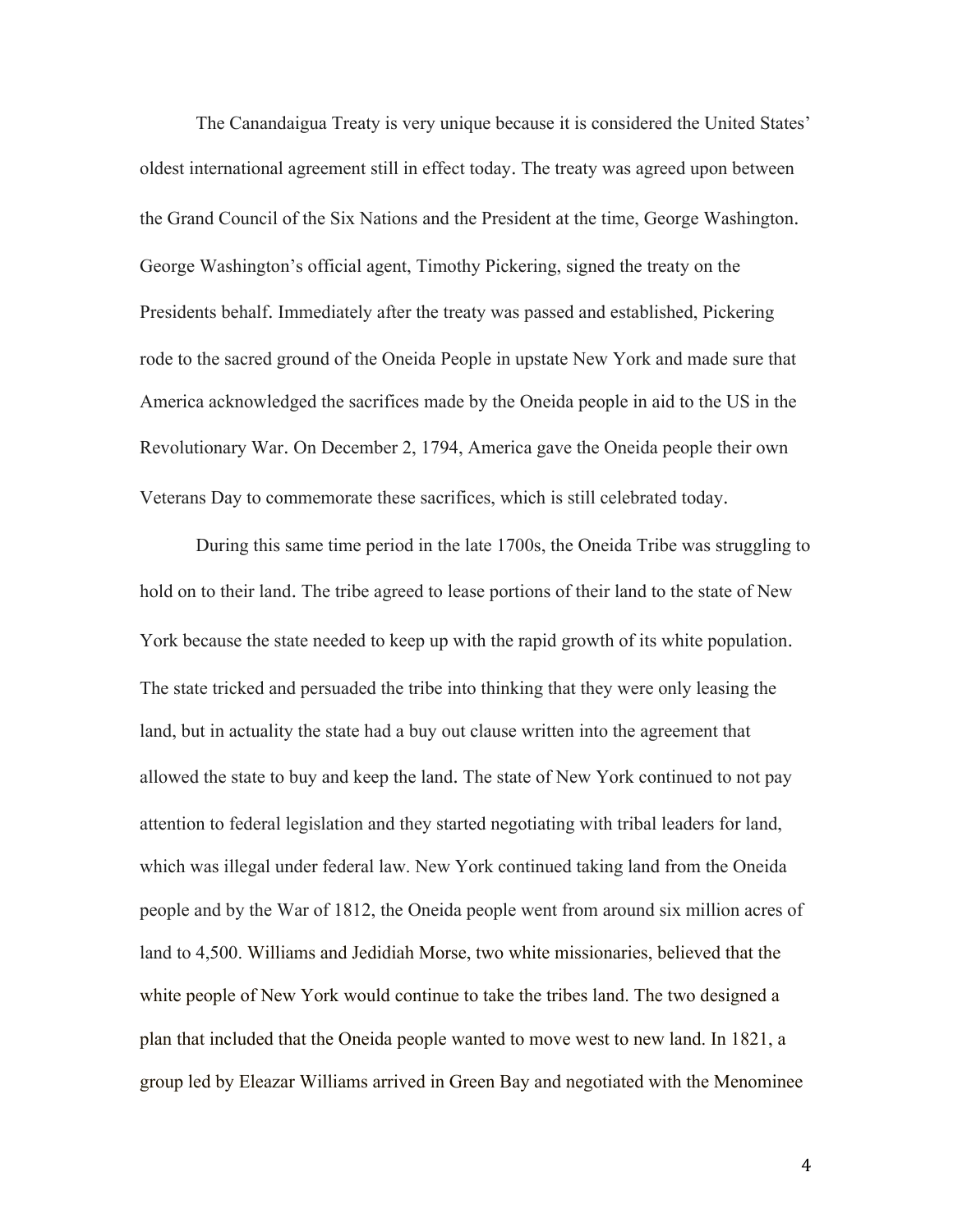and Ho-chunk for land (Oneida).

Soon after arriving the Oneida people were forced to negotiate for land, and in 1821, the Oneida tribal leaders controversially negotiated with the Menominee and Ho-Chunk Tribes for 860,000 acres of land. Soon after the Oneida Tribe attained their land from the Menominee and Ho-Chunk, the two tribes immediately spoke out with frustration and confusion because both tribes felt that their land was unfairly stripped away from them. The two tribes argued that neither of their chiefs was present during the initial meetings between the three tribes. This conflict caused turmoil and debate for nearly the next decade, and in the years 1831 and 1832, three compromise treaties were passed by the federal government, which initially awarded the Oneida Tribe roughly 500,000 acres of land. This still did not sit well with the Menominee and Ho-Chunk people and after much debate and persistence by the two tribes, the state of Wisconsin and the federal government decided to give both tribes back a majority of their land. This decision made in 1838 unfortunately took away over eighty percent of the land that was once awarded to the Oneida tribe, leaving them with roughly 65,400 acres to live on.

For the next hundred or so years, the tribe struggled to build a strong economy, and job opportunity throughout the tribe was a huge problem with over sixty percent of the tribe being unemployed during that period. It wasn't until 1934 when the Indian Reorganization Act was passed that the tribe really took form, and they started their new reorganized tribal government and re-wrote their tribes constitution. Now that the tribe's government was re-organized, the Oneida Tribe needed to find a solution for its unemployment issue throughout the tribe.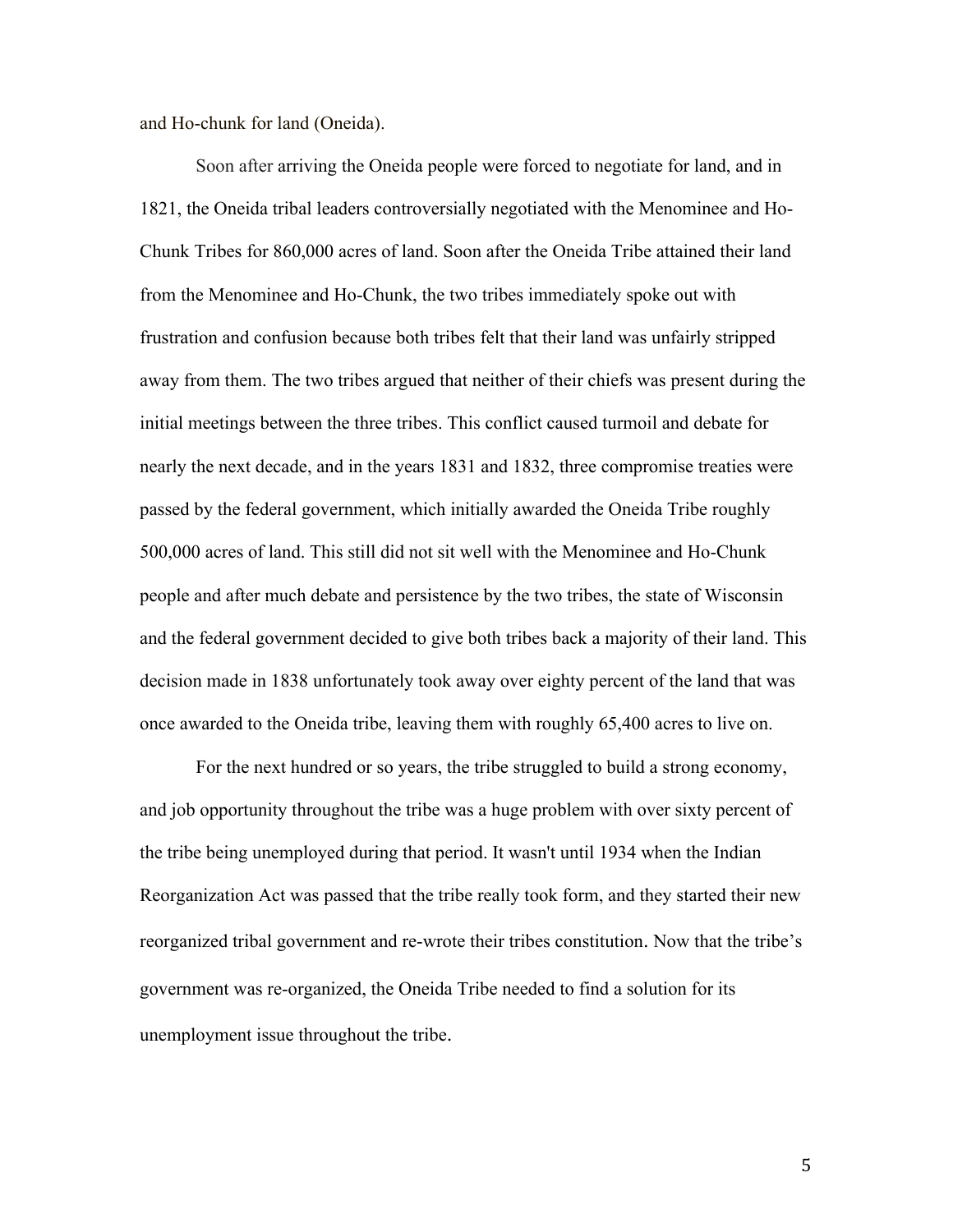To meet the needs of the growing reservation the Oneida people had to take action, and so they turned to Bingo. When Purcell R. Powless was elected as one of the lead officials of the Oneida Tribe, he adopted the responsibility for making the tribes Bingo hopes into reality. Since Bingo was already very popular among the Oneida women, the tribe naturally thought that they could turn this into a strong business. With the help of Powless, the tribe was able to just that, and in 1988 the Indian Gaming Regulatory Act was passed allowing the tribe to start their own Bingo Empire on their land, and in 1990, the governor of Wisconsin allowed the Oneida Tribe to start a class III gaming casino.

After the opening of the Oneida Bingo and Casino, the lives of the Oneida people changed forever. With casino revenue pouring in, the tribe could now focus on living a healthy and driven life. The tribe could now put a health care system in place and build building for their elders. The casino also gave its tribal member employment opportunities, which was a problem among the tribe.

Job opportunity is another important commodity that the Oneida hierarchy wants their tribal members to receive. Along with the Oneida Farm and Apple Orchard, the Oneida people of Wisconsin have many other enterprises in place that create many job opportunities for tribal members, with the main one being the Oneida Bingo and Casino. This 65,000 Square Foot casino is the main source of revenue for the tribe, bringing in around 200,000,000 dollars per year, as well as providing the tribe with 1,300 jobs. The tribe puts the revenue earned by the casino to good use, and building structures such as the Oneida Community Health Center wouldn't be possible without the success of the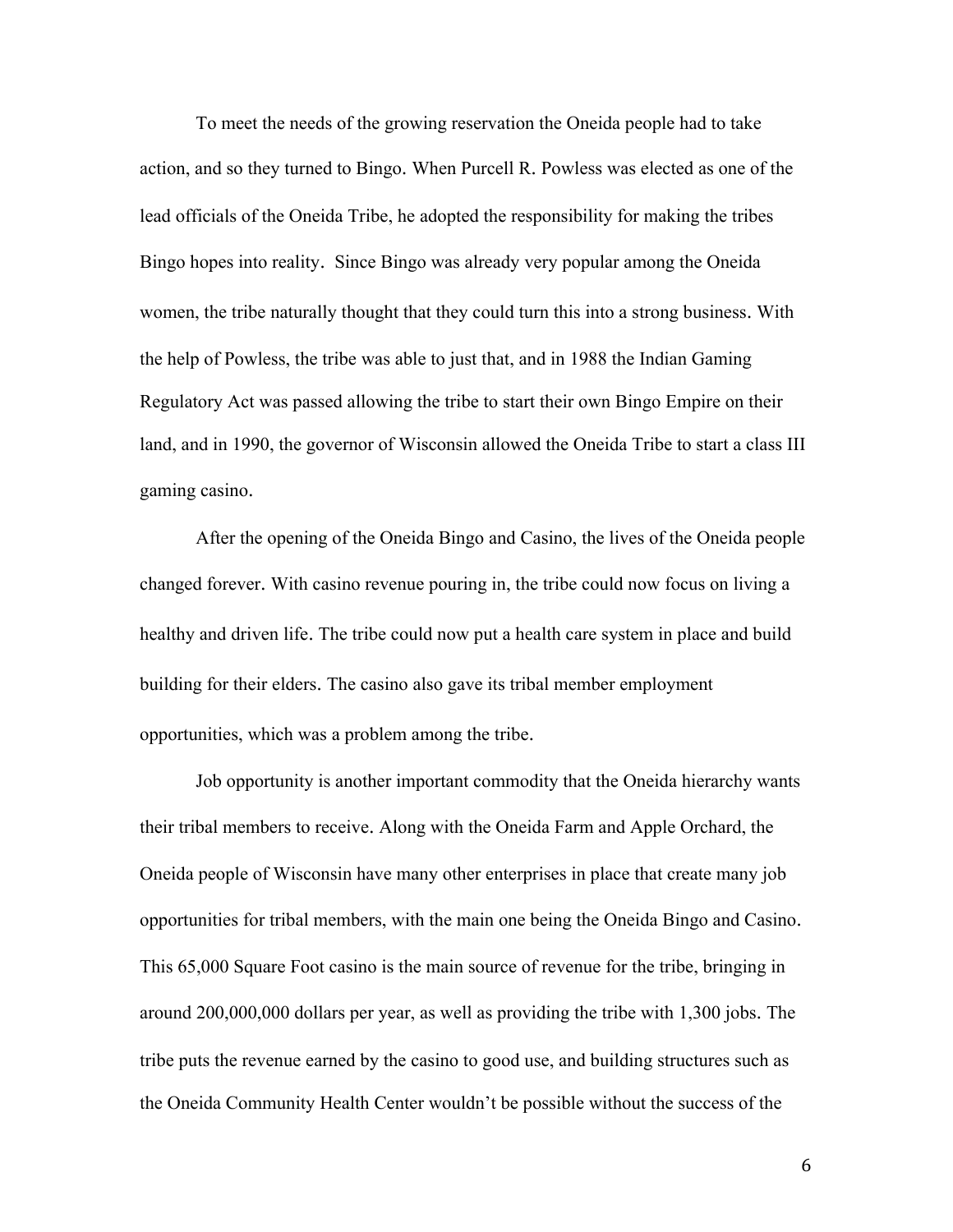casino. The Oneida tribe of Wisconsin has a great understanding of economic growth, and they believe the more jobs that they are able to create for their tribal members, the quicker their economy will grow.

When the Oneida Bingo and Casino opened, many felt as though it was more of a curse then anything. Tribal members were curious as to where the money was going. With huge chunks of casino revenue coming into the tribe, this caused opportunity for corruption throughout the tribe, and this made the tribe very wary of the whole idea of the Casino. Where the Casinos revenue was a huge debate among the tribe and this caused dismay throughout the tribe for many years. In the late 1990's, the tribe decided to make their casino revenue records public so the tribe could now see where the revenue was really going. This eased a lot of frustration within the tribe and made the Oneida people a lot more at ease.

The Oneida Tribe of Wisconsin has formed a corporation that focuses on boosting business and economic diversification within the tribe, called the Oneida Seven Generation Corporation or the OSGC. The purpose of the formation of this Corporation is in the name, making sure that the Oneida people will remain strong and sufficient for the next seven generations. So far this corporation is responsible for building two parks, the Oneida Business Park and South Packerland Drive, and Bellin Health Systems, which is a health center that has a state of the art Oncology Center (OSGC). Along with building these parks and the health center, the OSGC also is working on a project that is focusing on making their environment more sustainable. The corporation plans on building a Renewable Energy System that will use electricity from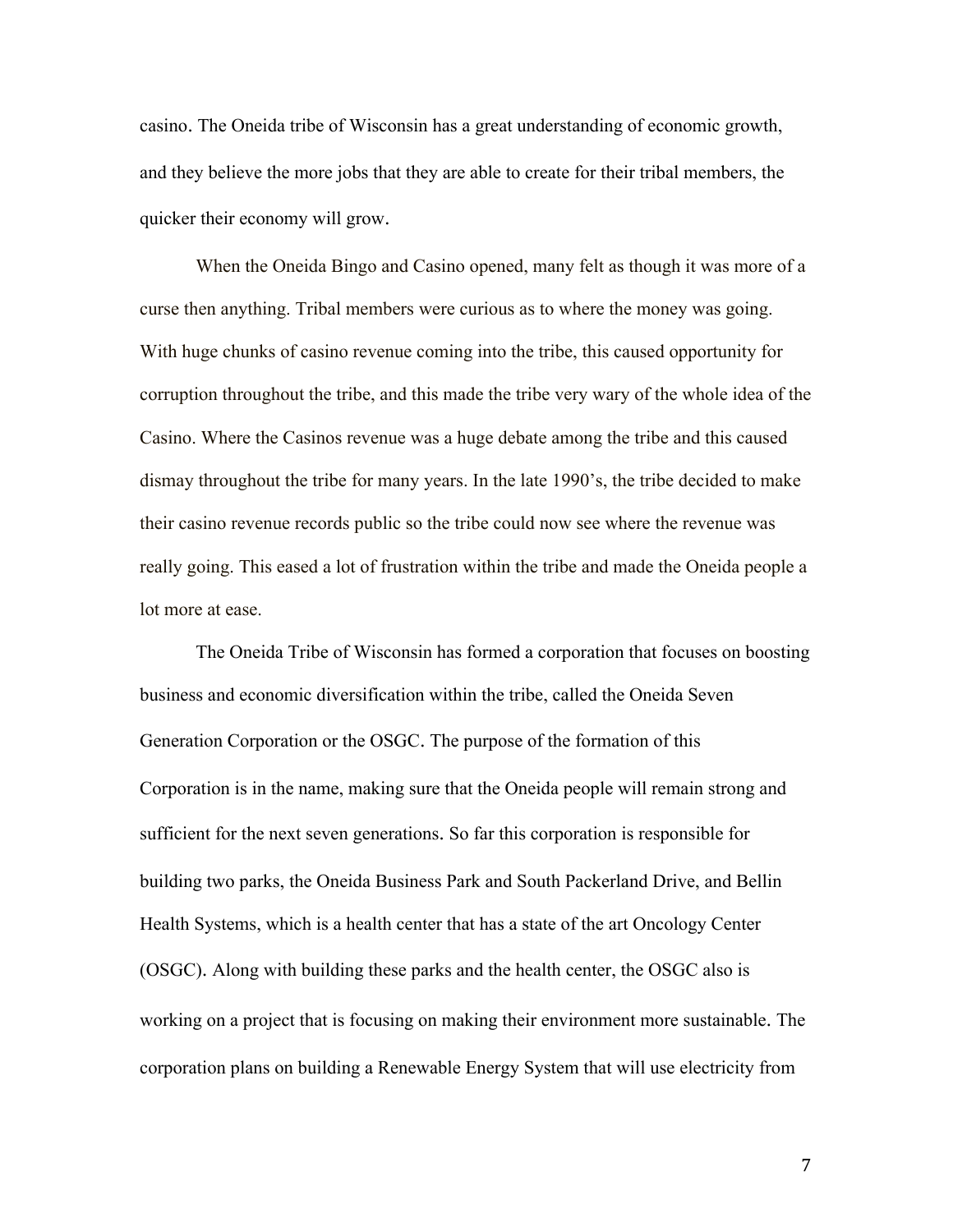waste and other recycled materials. The corporation has also built a 23,000 square foot facility that has its own connecting casino, restaurant, Mobil Gas Station and retail convenience store. With the formation of joint venture partnerships and relationships with project developers, this corporation has the potential to be a very important asset for the Oneida people. The OSGC has set very high goals and is on the right path to achieve those goals in the upcoming future (Lindsay).

The Oneida Tribe of Wisconsin is very involved in their surrounding community. The tribe has many systems in place that are designed to better the lives of their tribal members such as an affordable health care system. The tribe has invested a lot of time and money into ensuring their tribal members have affordable health care because they believe, "the future of their tribe requires healthy citizens". With the construction of the Oneida Community Health Center, the tribe now has a state of the art medical facility that is highly accessible and affordable. This health center has a very simple mission statement, which states, "We provide the highest level of quality, culturally sensitive, holistic, and preventive health care". With a phenomenal health care system in place for their tribal members, the Oneida people also wanted to have a system in place that taught their young children the importance of growing their own healthy food. In 1994, the tribe bought and started a 2400-acre farm, which included around 4,000 apple trees. This farm has been host to thousands of school field trips and has had a huge educational affect on the tribe's youth population. The Oneida Farm and Apple Orchard doesn't only create an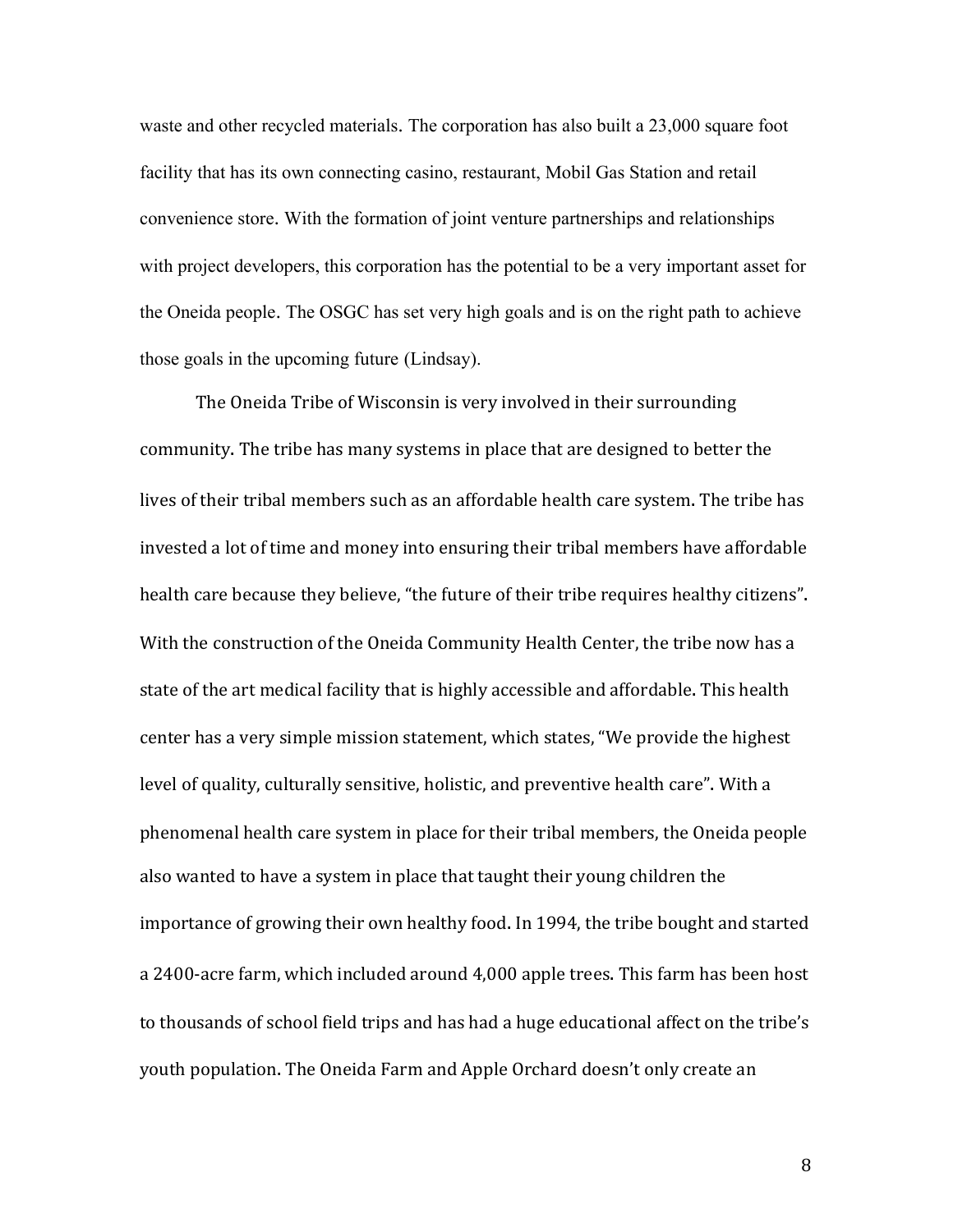educational opportunity for its youth, but also job opportunities for the tribe's adult members (Lindsay).

## **Conclusion:**

The Oneida people are a very resilient and prosperous tribe. They were forced out of their sacred land in New York, being forced to relocate to Wisconsin, where they rebuilt their tribe and became stronger as a whole. After having to negotiate for their land with local Wisconsin tribes, they were finally able to have land that they called their own. After needing job security for their tribal members, the Oneida people came up with a plan and prevailed in the world of gambling (Oneida).

Many Oneida tribal members were not exactly excited about the opening of their tribe's casino. With corruption such a huge possibility, the tribe wanted to make sure that the integrity of the tribe's culture stayed in tack. At time people were frustrated by the fact that they didn't know where the revenue of the casino was going. The tribes culture was never at risk, it is said that the Oneida people were the kindest people in the Midwest, welcoming anyone into their community, no matter their skin color. It was part of their culture to house, feed, and cloth those in need, and the tribal members were always known for keeping that part of their culture alive (Lindsay).

The Casino changed the lives of the Oneida people forever, by bringing in such large portions of money, the tribe was able to fund things that they never would have been able to before the opening of the casino. Building hospitals, health clinics, elderly homes, houses, and so much more, the casino was always worth having for the tribe. The tribe was only wary because they felt as though their treasured culture may have been at risk of corruption. The casino allowed the tribe to be proud again and regain their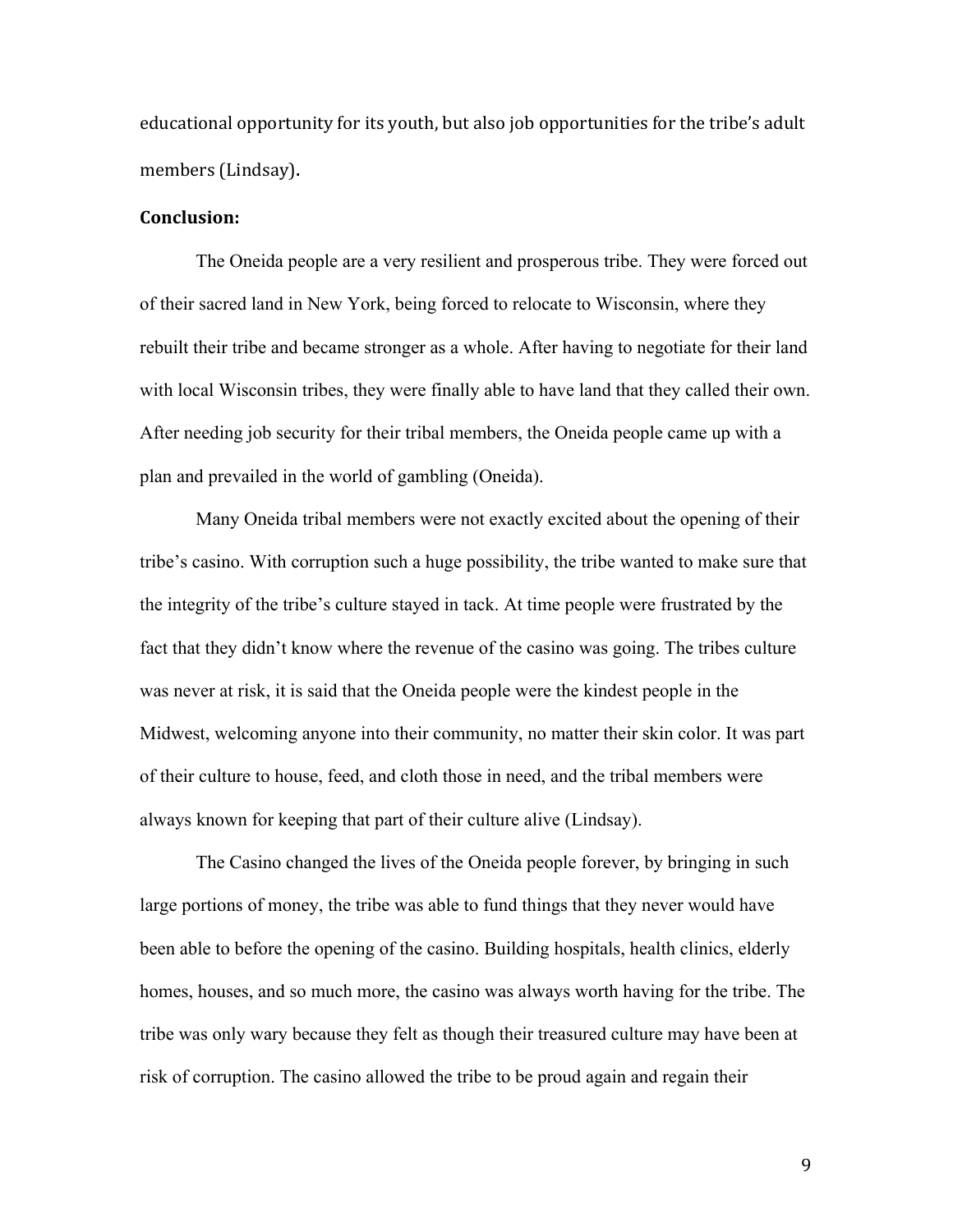confidence as a powerful tribe. The comfort of having long term income for the tribe allowed the tribe to start business' and invest in business' that they couldn't afford before the casino. The debate of culture vs. gambling always floated around the minds of the Oneida people, but with the casino funding so many good programs and allowing the tribe to grow, the possibility of it hurting their culture was not a huge problem. The Oneida people were very confident in the honor that each tribal member bestowed on their tribe, and believed that the tribal members would see all the good that the casino created for the tribe, which in turn gave the Oneida people someone the lean and depend on.